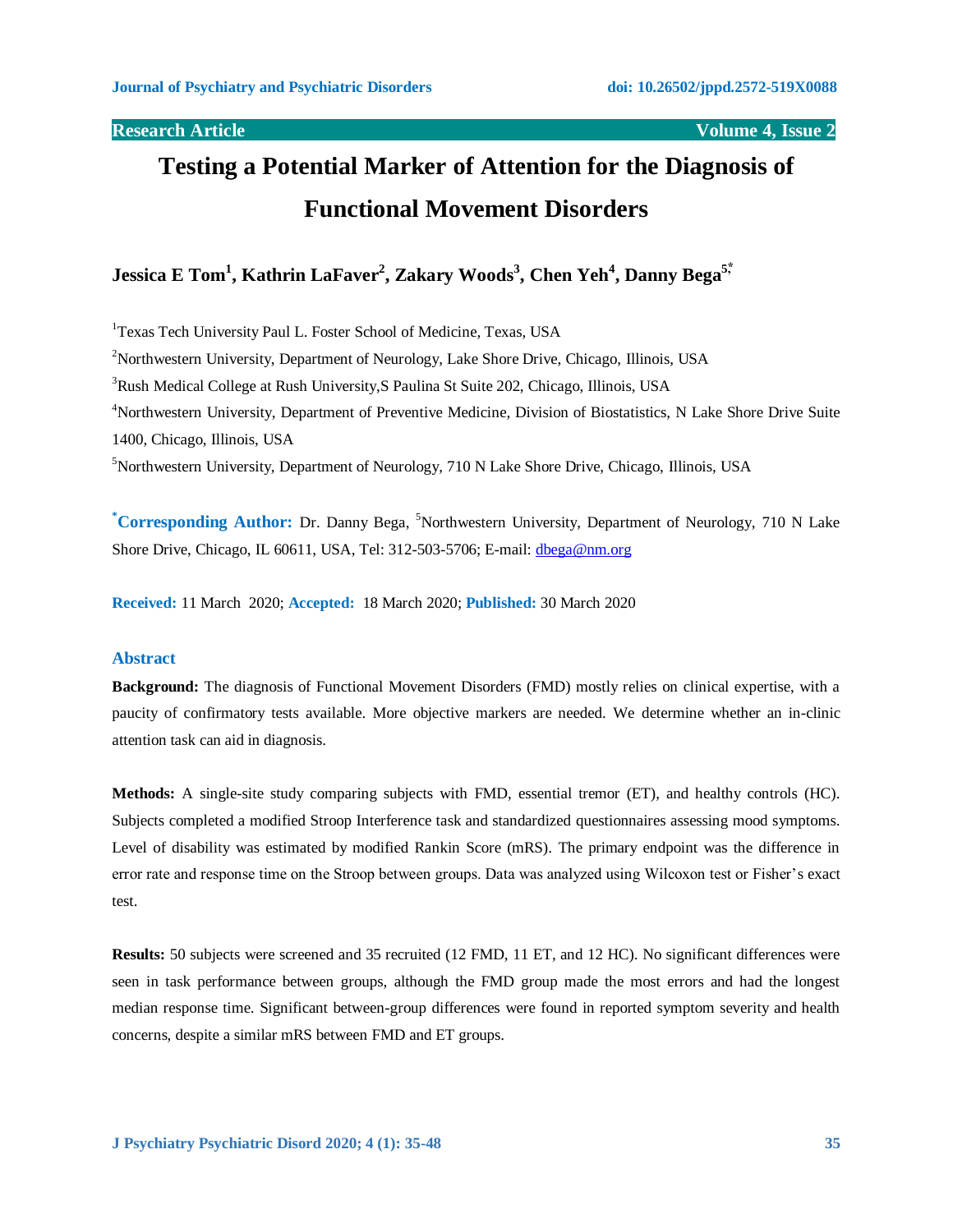### **Discussion:**

A modified Stroop task was not able to distinguish with significance between FMD, ET, and HC. Self-reported questionnaire responses showed significant differences with higher prevalence of depression and anxiety and greater perceived disability in patients with FMD despite similar mRS.

**Keywords:** Functional; Psychogenic; Tremor; Stroop

#### **1. Background**

Functional neurological disorders are common and account for 1-10% of neurologic diagnoses in hospitals and even higher numbers in certain specialized neurologic settings [1, 2]. Patients with functional movement disorders (FMD) can experience debilitating motor symptoms including either a loss of movement or abnormal movements. FMD present with abnormal movements, such as tremors, jerks, or abnormal gait; are variable and distractible in presentation; and are not compatible with organic movement disorders [3]. Although the movements are perceived as involuntary, they are not due to structural damage in the nervous system and can be reversed with adequate therapy [4]. Although no longer considered a "diagnosis of exclusion", the recognition of FMD can be challenging and relies on clinical expertise due to the limited scope of objective confirmatory tests [5, 6]. Revised diagnostic criteria by Espay and Lange focus on the presence of "positive signs" on neurologic exam, such as tremor variability and entrainment, rather than the presence of psychologic stress factors [7], but there is a need for objective diagnostic markers to confirm a diagnosis of FMD across different phenotypes.

In the last decade, investigators have demonstrated that alterations in multiple neural systems, including motor, sensory, limbic, extrapyramidal, executive, and attentional networks, may be implicated in the pathophysiology of functional neurological disorders. Changes in attention, in particular, have long been associated with FMD and may represent a common pathway in the development of aberrant movements across phenotypes. Clinical observations of attentional irregularities have shaped the diagnostic criteria for FMD. Movements that are significantly altered by distraction or non-physiological maneuvers are considered characteristic of FMD and are implied as part of the accepted diagnostic criteria. Additionally, FMD often appear deliberate or effortful, as if attention is being directed towards them, despite a lack of perceived self-agency on the part of the patient. Through observation of videos of patients with tremors, van Popellen et al. determined that there was significantly greater visual attention to limbs (based on time spent looking at limbs) in patients with functional tremor compared with neurologic tremor [8].

Edwards and colleagues have proposed that functional movements are triggered by abnormal self-directed attention which increases the relevance of a "prior", or expectation, at the expense of attention to "bottom-up" sensory data. They demonstrated that subjects with FMD performed normally on a learning task which was un-cued and unpredictable, but when there was an opportunity for attention towards movement production, such as when the task was highly predictable, they performed poorly [9]. More objective physiological-anatomic evidence for altered attentional activation has been provided by some fMRI and PET scan studies [3, 10-12], however, there is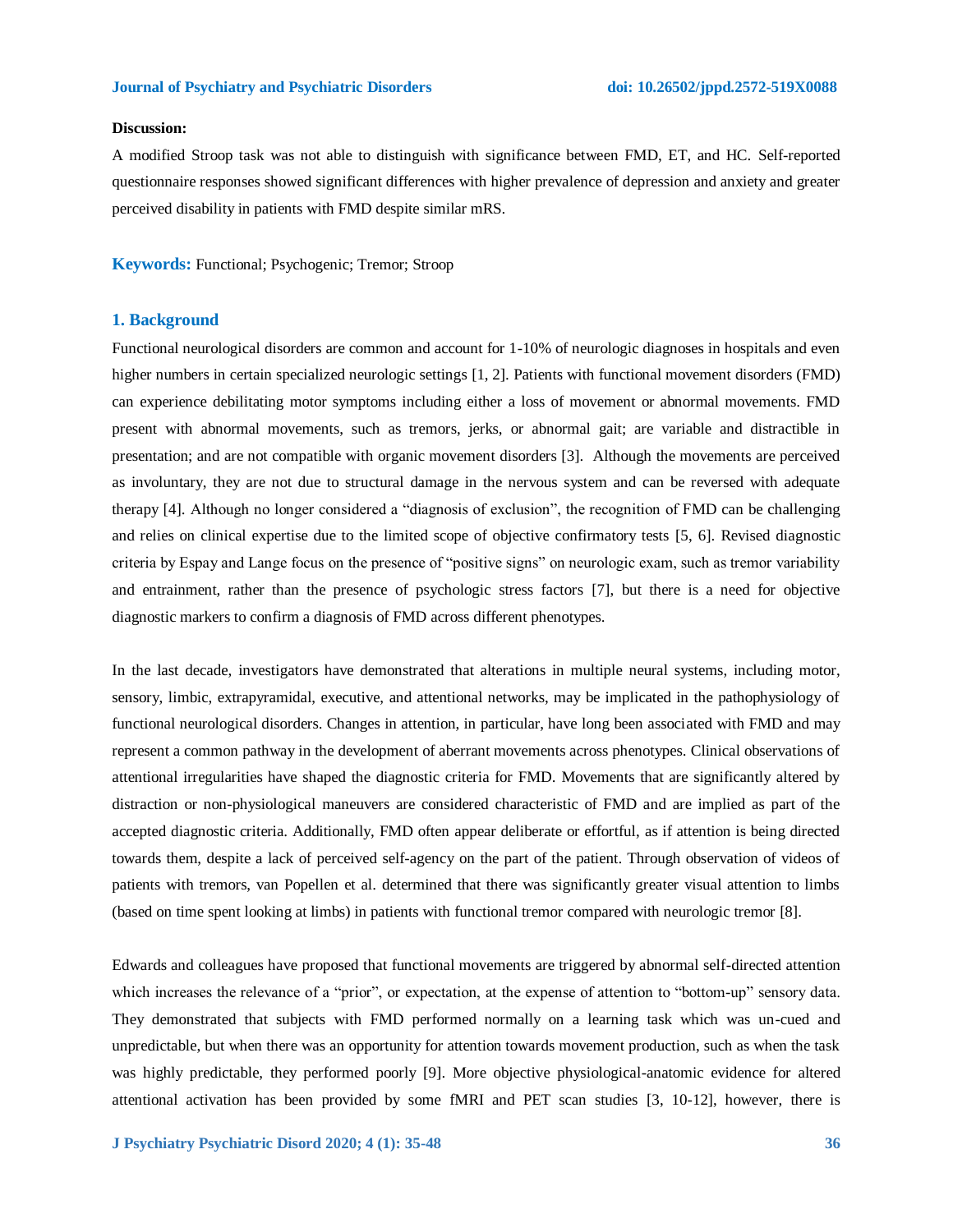considerable heterogeneity among these studies in terms of types of functional disorders included, tasks performed, and activation patterns reported.

A neuropsychological test to increase the diagnostic certainty of FMD would be helpful in making a clinical diagnosis with greater confidence. Our aim is to better understand the attention bias of FMD, and we propose that the underlying pathology in this group of disorders will involve abnormalities in attentional circuitry. In this study, we investigated whether there were measurable clinical differences on performance of an attentional task between patients with FMD, patients with neurologic movement disorders, and healthy controls. We predicted poorer performance on attentional tasks in FMD patients compared to controls because of the difficulty shifting from an internal self-focus on physical symptomatology to an external task-focus. Furthermore, we predicted that these differences would be independent of any mood or disability measures. Specifically, we hypothesized that it would be difficult for patients with FMD to complete an emotional Stroop interference task. Compared to patients with neurological movement disorders and healthy control patients, those with an FMD would be expected to take longer to complete an emotional Stroop interference task and would also have longer response times to complete the task and poorer response accuracy. If this is true, the addition of this simple in-office neuropsychological task could serve as a marker in favor of a diagnosis of FMD to supplement clinical judgement.

#### **2. Methods**

This study was conducted at a single movement disorders center at an academic institution and was approved by the local IRB. Subjects with FMD, subjects with neurological movement disorders, and family healthy controls were identified by fellowship-trained movement disorders specialists in the practice during routine visits and consented for the study. Subjects with FMD were defined by Fahn and Williams' criteria as either "clinically documented" or "clinically established" [13]. Subjects with benign essential tremor were chosen as neurological movement disorder controls based on established diagnostic criteria. Healthy controls were defined as family members of patients who denied any neurological, psychiatric, or musculoskeletal disorders.

This was a single visit study. Subjects with FMD, essential tremor (ET), or healthy controls (HC) were only included if they were aged  $\geq 18$ , had at least an  $8<sup>th</sup>$  grade level of education, and demonstrated the ability to complete 30 button pushes in 60 seconds on a laptop as this was required for task completion. Subjects were excluded if they had a Beck Depression Inventory (BDI) score of greater than 17 [14, 15], a Montreal Cognitive Assessment (MoCA) of less than 24, [16] history of a severe and untreated psychiatric disorder, or were colorblind. Participants who met eligibility criteria were administered questionnaires, including Neuro-Quality-of-Life (Neuro-QOL) (well-being, depression, and anxiety questionnaires), [17] Health-Related Quality-of-Life (HRQ), [18] Health Care Visits (HCV),[19] Overall Well-Being (WB), [20] Body Vigilance Scale (BV), [21] Emotional Response (ER), [22] Health Concerns (HC), [23] Difficult Experiences (DE), [24] and Sexual and Physical Abuse (SA or PA), [25] and the emotional Stroop task. Perceived illness severity and level of disability was rated with the Sheehan Disability Scales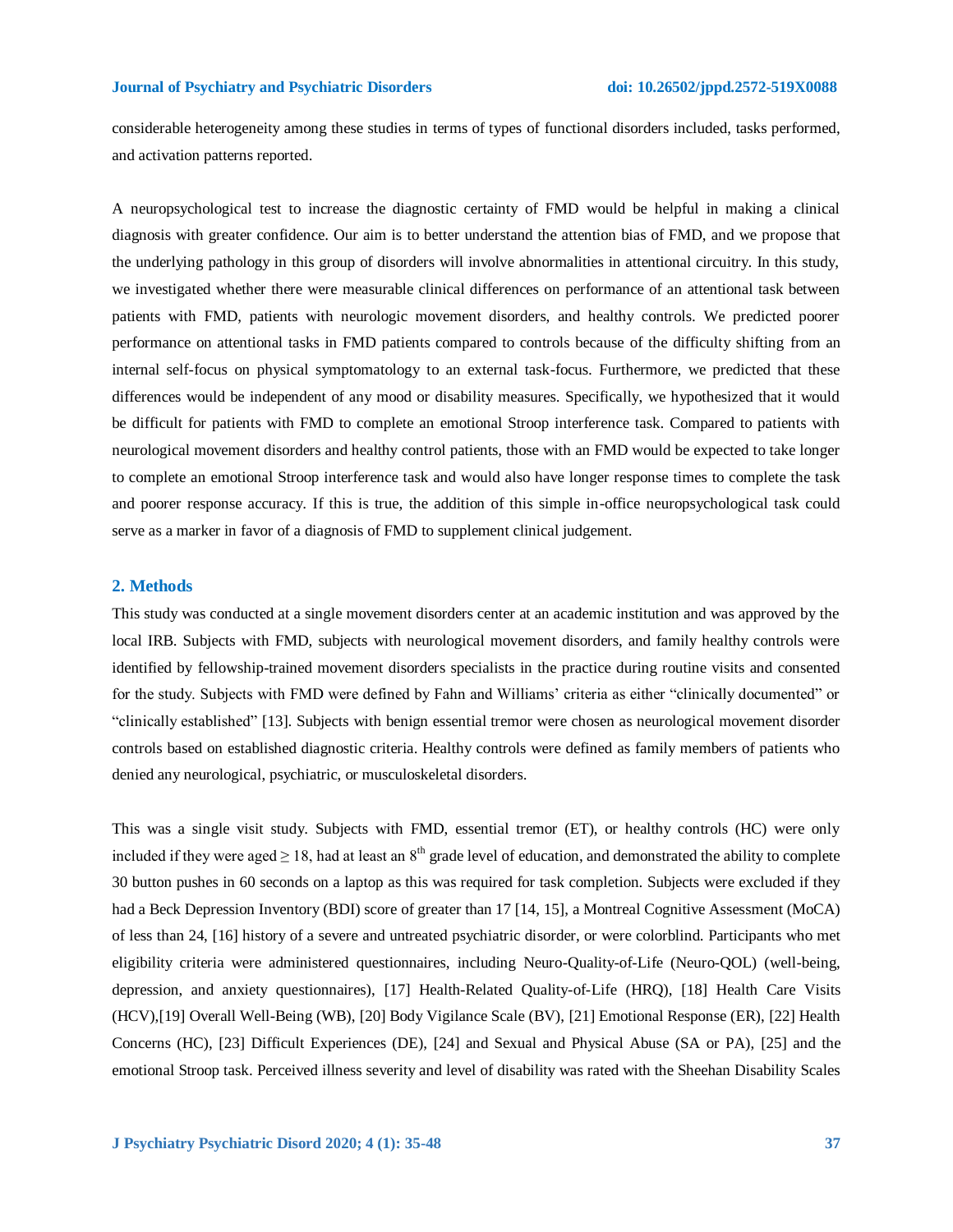[26]. Accuracy (error rate), total task completion time, and mean response time in the emotional Stroop task were calculated.

All subjects completed a computerized emotional Stroop interference task designed specifically for this study. As with the conventional Stroop Interference task, the subject must correctly select the color of a word. In a typical Stroop task, the word list consists of color words, such as "red" or "orange" or "green" [27]. However, in our emotional Stroop Interference task, the word list consists of neutral words, consisting of items found in a household (e.g., "toaster", "magazine", "wallet), and symptom words, consisting of words related to illness (e.g., "stutter", "fatigue", "confused"). The emotional Stroop task presents words in a random order with an equal number of words from each word list. Words are presented in rounds of 10 words with a fixation cross between rounds. Each word is presented for 1.5 seconds with a 0.3 second break in between words.

A modified Rankin score to assess level of disability was also recorded. All tests were performed in a uniformly lit room, in a noise-free environment with controlled temperature to avoid distraction and increase the comfort level of the subject. We aimed to recruit 12 subjects in each group for a total of 36 subjects. This was based on resources available. Previous studies on the Stroop task have been able to demonstrate statistically significant differences in task performance and fMRI activation patterns with only 11 subjects in one group and 8 subjects in the other [28]. A difference of 184 ms in reaction time on the Stroop task was statistically meaningful in another study of 24 subjects [29].

Descriptive statistics for all variables of interest were calculated. Categorical variables were summarized with frequencies and percentages, and continuous variables were summarized with medians and interquartile ranges. Primary analyses utilized Wilcoxon test for continuous variables and Chi-Squared test or Fisher's exact test (depending on the number) for categorical variables, as appropriate, to examine the association between variables of interest and the groups in comparison. As we were not interested in comparing FMD and ET, and instead compared overall group differences, we used pairwise comparison on FMD vs. HC and ET vs. HC. In addition, the analyses were deemed exploratory overall and thus we did not consider p-value corrections for multiple testing.

#### **3. Results**

50 subjects were screened and 35 were recruited: 12 subjects with FMD, 11 subjects with ET, and 12 HC. 11 subjects with FMD failed the screening due to BDI scores that were greater than 17. One subject with FMD failed the screening because he did not complete the MoCA. Another subject with FMD withdrew consent from the study after completion. A subject with ET accidentally completed the study twice so the second dataset was excluded. Another subject with ET failed the screening because he did not complete the emotional Stroop task. The study closed after that subject, leaving only 11 subjects in the ET group.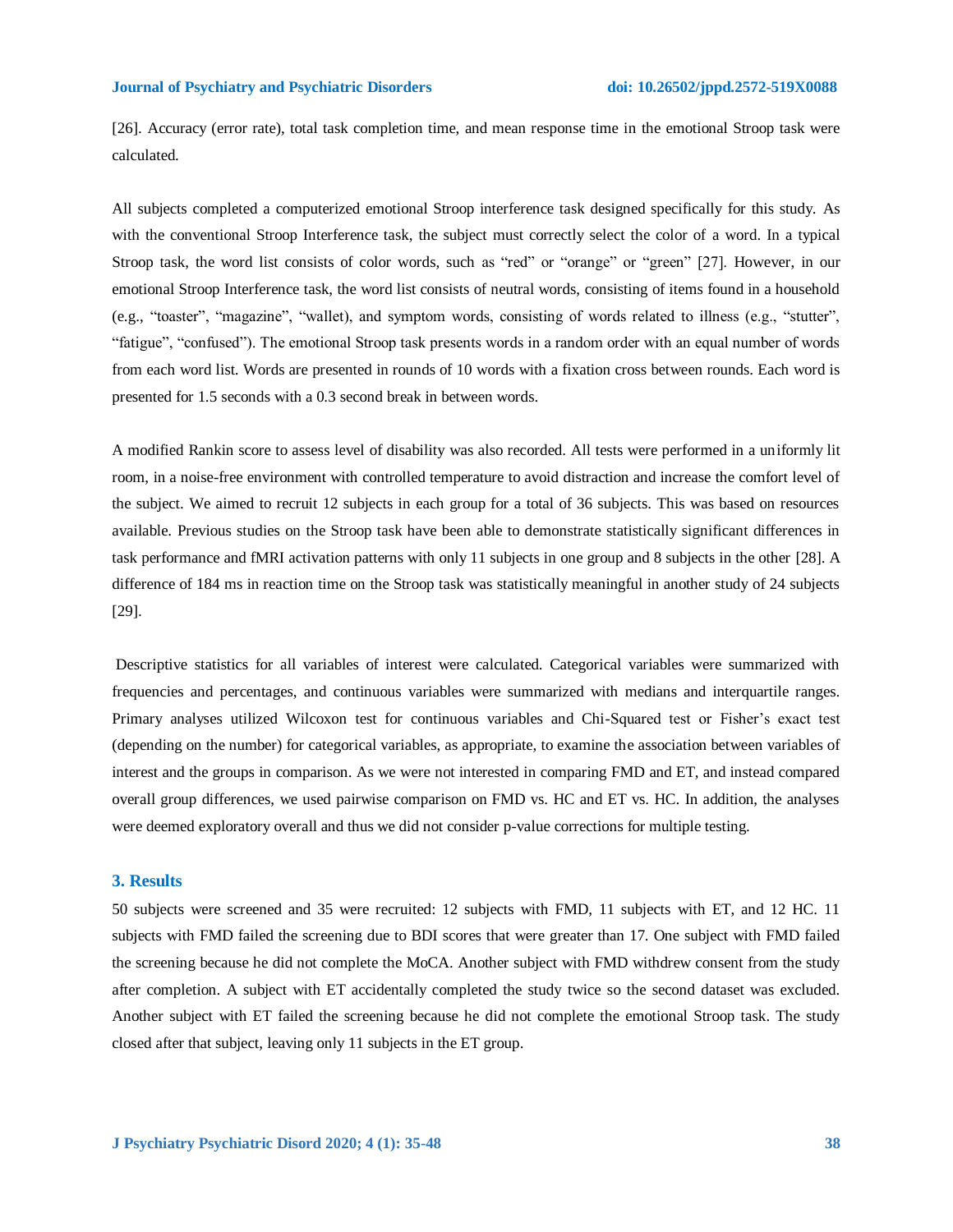The demographics and clinical characteristics of the subjects are summarized in (Table 1). Most subjects were white, middle-aged females. Those with ET were significantly older than those with FMD (Median: 69.00 vs. 58.00, p=0.05). FMD and ET subjects had similar levels of disability on mRS, and as predicted both had greater disability compared to healthy controls  $(2.00 \text{ vs. } 0.00, \text{ p} < 0.01)$ .

|                       | <b>Functional</b> | <b>Essential Tremor</b> | Control $(N=12)$ | P-value                 |                   |
|-----------------------|-------------------|-------------------------|------------------|-------------------------|-------------------|
|                       | $(N=12)$          | $(N=11)$                |                  |                         |                   |
| <b>Demographics</b>   | $N(\%)$           | $N(\%)$                 | $N(\%)$          | Functional              | <b>Functional</b> |
|                       | Median(IQR)       | Median(IQR)             | Median(IQR)      | <b>VS</b>               | <b>VS</b>         |
|                       |                   |                         |                  | <b>Essential Tremor</b> | Control           |
| Age                   | 58.00<br>(47.50,  | 69.00<br>(53.00,        | 55.50<br>(51.00, | 0.05                    | 0.42              |
|                       | 63.00)            | 73.00)                  | 71.00)           |                         |                   |
| Gender                |                   |                         |                  | 0.32                    | $\overline{1.00}$ |
| Female                | 11(91.67)         | 8(72.73)                | 10(83.33)        |                         |                   |
| Male                  | 1(8.33)           | 3(27.27)                | 2(16.67)         |                         |                   |
| <b>MoCA</b>           | 26.50<br>(24.50,  | (25.00,<br>27.00        | 28.00<br>(27.00, | 0.47                    | 0.11              |
|                       | 28.50)            | 29.00)                  | 29.00)           |                         |                   |
| BDI                   | 5.50(3.00, 13.50) | 4.00(2.00, 15.00)       | 3.00(1.00, 4.50) | 0.71                    | 0.06              |
| mRS                   | 2.00(1.00, 2.00)  | 2.00(1.00, 3.00)        | 0.00(0.00, 0.00) | 0.97                    | < 0.01            |
| Married               |                   |                         |                  | 1.00                    | 0.37              |
| Yes                   | 7(58.33)          | 7(63.64)                | 10(83.33)        |                         |                   |
| White                 |                   |                         |                  | 1.00                    | 1.00              |
| Yes                   | 9(75.00)          | 9(81.82)                | 10(83.33)        |                         |                   |
| Employment            |                   |                         |                  | 1.00                    | 0.41              |
| Yes                   | 4(33.33)          | 4(36.36)                | 7(58.33)         |                         |                   |
| Above<br>High         |                   |                         |                  | 0.32                    | 0.32              |
| School                |                   |                         |                  |                         |                   |
| Yes                   | 8(66.67)          | 10(90.91)               | 11(91.67)        |                         |                   |
| Duration of sxs       |                   |                         |                  | 0.07                    | < 0.01            |
| $< 1$ year            | 6(50.00)          | 1(9.09)                 | 3(30.00)         |                         |                   |
| $>1$ year             | 6(50.00)          | 10(90.91)               | 0(0.00)          |                         |                   |
| N/A                   |                   |                         | 7(70.00)         |                         |                   |
| <b>Family History</b> |                   |                         |                  | 1.00                    | < 0.01            |
| Yes                   | 4(33.33)          | 4(36.36)                | 10(90.91)        |                         |                   |

**Table 1:** Subject demographics and clinical characteristics.

Table 1: Demographic data and clinical characteristics of subjects with functional movement disorders, subjects with essential tremor, and healthy controls. MoCA=Montreal Cognitive Assessment, BDI=Beck Depression Inventory, mRS=modified Rankin Scale, sxs=symptoms.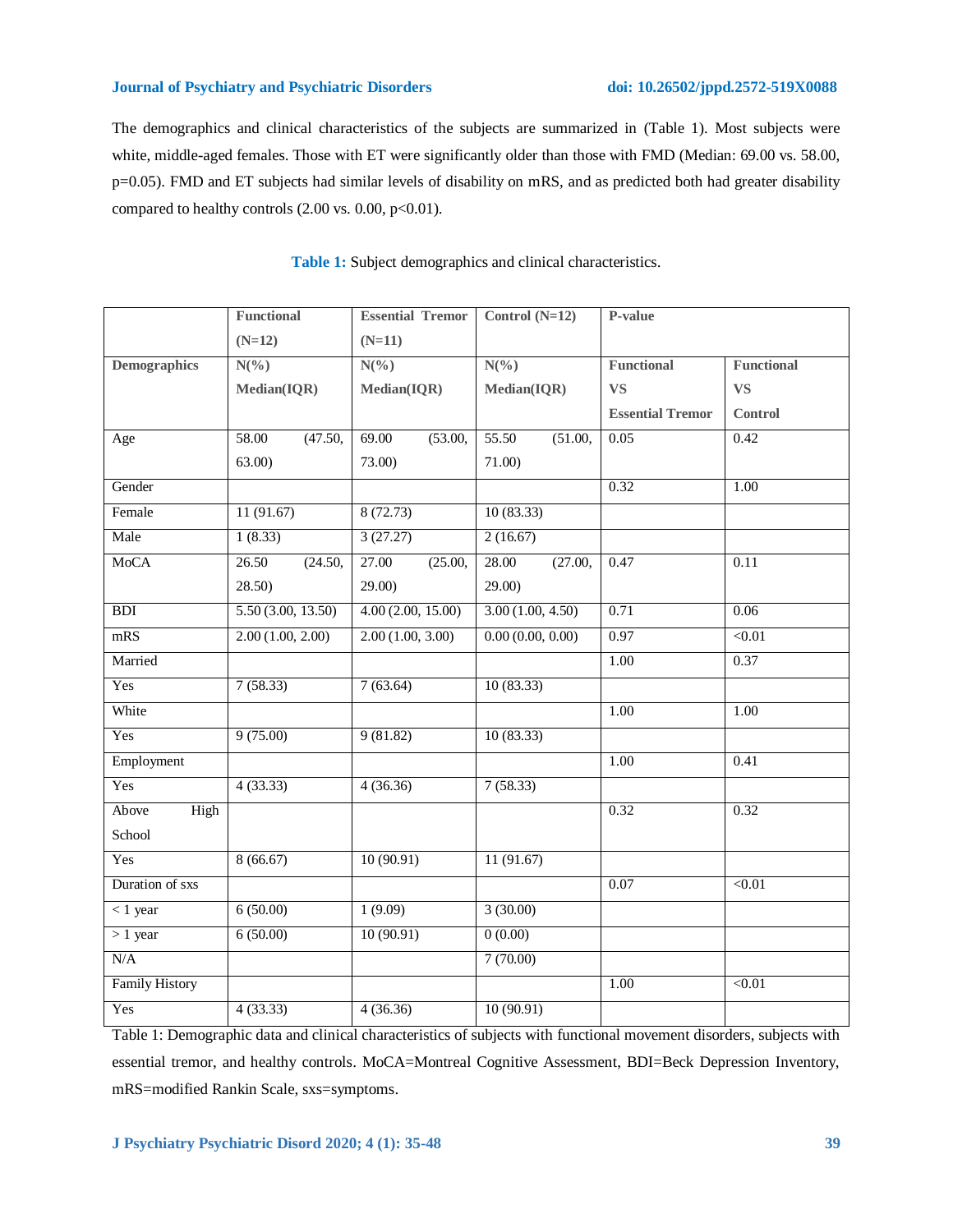The results from the emotional Stroop task are summarized in (Table 2). No statistically significant differences were seen in task performance between the groups. The FMD group made the most errors (median errors FMD = 30.50, ET = 24.00, HC = 18), and had longer response times (median response time FMD =  $938.65$  ms, ET =  $929.96$  ms, HC = 848.53 ms), but neither of these were statistically significant. Subjects with FMD also took longer to respond when symptom words (as opposed to neutral words) were presented (FMD =  $963.49$  ms, ET =  $835.00$  ms, HC = 870.88 ms), but once again, this was not statistically significant.

|                    | <b>Functional</b>   | <b>Essential Tremor</b> | Control $(N=12)$   | P-value                        |                                |
|--------------------|---------------------|-------------------------|--------------------|--------------------------------|--------------------------------|
|                    | $(N=12)$            | $(N=11)$                |                    |                                |                                |
| <b>Stroop</b>      | Median(IQR)         | Median(IQR)             | Median(IQR)        | <b>Functional</b><br><b>VS</b> | <b>Functional</b><br><b>VS</b> |
|                    |                     |                         |                    | <b>Essential Tremor</b>        | <b>Control</b>                 |
| Errors (total)     | 30.50<br>(20.50,    | 24.00<br>(11.00,        | 18.00<br>(12.50,   | 0.81                           | 0.17                           |
|                    | 46.50               | 48.00                   | 28.00)             |                                |                                |
| Errors (neutral)   | 17.50 (9.50, 22.00) | 11.00<br>(6.00,         | 7.00(5.00, 15.00)  | 0.80                           | 0.15                           |
|                    |                     | 20.00)                  |                    |                                |                                |
| Errors (symptom)   | 15.00 (9.50, 23.00) | 16.00<br>(5.00,         | 9.00(7.00, 16.00)  | 0.98                           | 0.24                           |
|                    |                     | 28.00)                  |                    |                                |                                |
| Completion<br>Task | 150184.0            | 148794.0                | 135765.5           | 0.41                           | 0.10                           |
| Time (total)       | (132637.5,          | (138411.0,              | (121260.0,         |                                |                                |
|                    | 164515.0)           | 161062.0)               | 148712.0)          |                                |                                |
| Time<br>Response   | 938.65<br>(828.98,  | (865.07,<br>929.96      | 848.53<br>(757.88, | 0.41                           | 0.10                           |
| Average (total)    | 1028.22)            | 1006.64                 | 929.45)            |                                |                                |
| Time<br>Response   | 930.28<br>(797.76,  | 1032.75<br>(955.50,     | 806.00<br>(705.00, | 0.34                           | 0.14                           |
| Average(neutral)   | 1042.82)            | 1195.00)                | 892.50)            |                                |                                |
| Time<br>Response   | 963.49<br>(839.84,  | 835.00<br>(671.50,      | 870.88<br>(742.25, | 0.44                           | 0.17                           |
| Average            | 1043.84)            | 1067.50)                | 1003.63)           |                                |                                |
| (symptom)          |                     |                         |                    |                                |                                |

| Table 2: Emotional stroop task data. |  |  |
|--------------------------------------|--|--|
|--------------------------------------|--|--|

Table 2: Emotional stroop task data of subjects with functional movement disorders, subjects with essential tremors, and healthy controls.

The results from all health questionnaires are available in appendix A under (Table A.1). Significant between-group differences were found in perceived symptom severity, health-related quality-of-life, number of health care visits, well-being, emotional responses, and health concerns. Subjects with FMD reported significantly more self-perceived severity in their symptoms in the past week than subjects with ET (4.00 vs. 2.00, p=0.02) or HC (4.00 vs. 1.00, p<0.01). Subjects with FMD felt their work was significantly more impaired because of their problems than subjects with ET (5.00 vs. 0.00,  $p<0.01$ ) or HC (5.00 vs. 0.00,  $p=0.01$ ). Subjects with FMD felt their social lives were significantly more impaired because of their problems than subjects with ET (5.50 vs. 0.00, p<0.01) or HC (5.50 vs.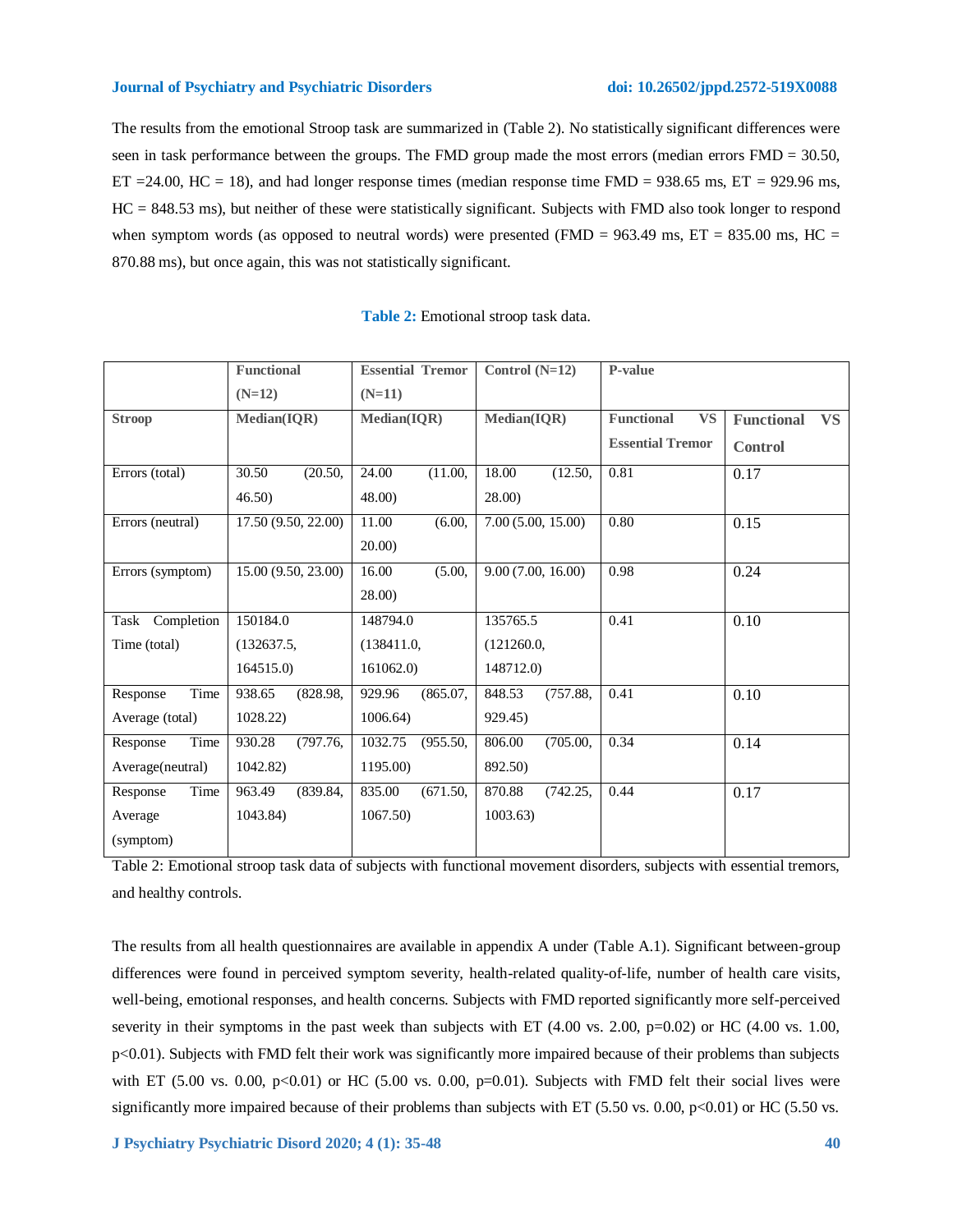0.00,  $p<0.01$ ). Subjects with FMD felt their family lives and home responsibilities were significantly more impaired because of their problems than subjects with ET (4.50 vs. 0.00, p<0.01) or HC (4.50 vs. 0.00, p<0.01). Subjects with FMD felt that poor physical or mental health kept them from doing their usual activities (self-care, work, or recreation) on significantly more days than subjects with ET  $(8.50 \text{ vs. } 0.00, \text{ p}=0.03)$  or HC felt  $(8.50 \text{ vs. } 0.00, \text{ p}=0.03)$ p<0.01). Subjects with FMD visited a hospital emergency room in the past six months significantly more times than subjects with ET (1.00 vs. 0.00, p=0.01) or HC did (1.00 vs. 0.00, p=0.01). They also stayed overnight or longer in a hospital in the past six months significantly more times than subjects with ET (0.00 [0.00-1.00] vs. 0.00 [0.00-0.00],  $p=0.05$ ) or HC (0.00 [0.00-1.00] vs. 0.00 [0.00-0.00],  $p=0.04$ ).

Subjects with FMD rated their physical well-being (fatigue, activity, etc.) significantly worse than subjects with ET  $(5.00 \text{ vs. } 9.00, \text{ p=0.01})$  or HC  $(5.00 \text{ vs. } 10.00, \text{ p<0.01})$ . Subjects with FMD rated their emotional well-being (depression, anxiety, stress, etc.) significantly worse than subjects with ET (5.00 vs. 9.00, p=0.04) or HC (5.00 vs. 10.00, p=0.02). Subjects with FMD rated their intellectual well-being (ability to think clearly, to concentrate, to remember, etc.) significantly worse than subjects with ET  $(7.50 \, \text{[}4.50 \, \text{-}8.50]$  vs. 10.00  $\, \text{[}8.00 \, \text{-}10.00 \, \text{]}, \text{p=0.05}$  or HC  $(7.50 \text{ } [4.50-8.50] \text{ vs. } 10.00 \text{ } [9.50-10.00], \text{ p} < 0.01)$ . Subjects with FMD rated their overall well-being as significantly worse than subjects with ET (4.00 vs. 9.00, p<0.01) or HC did (4.00 vs. 10.00, p<0.01).

#### **4. Discussion**

In this study, a simple in-clinic neuropsychiatric task of attention-a modified emotional Stroop Interference task-as not able to distinguish with statistical significance between subjects with FMD, ET, and HC. Evaluation of the trend in the data, however, suggests that a larger sample may be beneficial for further investigation. Self-reported questionnaire responses showed significant differences between groups, reinforcing the value of neuropsychiatric assessments in patients with FMD to gain insights into psychiatric comorbidities and possible predisposing, precipitating and maintaining factors. There is a great deal of speculation regarding how abnormalities of attention may lead to disorders of movements, and whether physiological changes seen on functional imaging [10-12] are a cause or an effect of the disorder. Some have subscribed to the Freudian theory that abnormal internally directed attention serves as a defense against focusing attention on a psychological stressor. Others have proposed that a physical or emotional precipitant leads to an "expectation" of a movement that becomes conditioned to the point where it takes precedence over external "bottom-up" sensory data [3, 30]. Through this conditioning, it is proposed that a person learns to focus attention inwardly on the body, as if looking for internal danger. This abnormal fightor-flight response impairs motor control, and the patient develops a misconnection between what they expect their body to do with what it is actually doing. The patient may begin to overthink normally automatic actions and new movement patterns may become subconsciously programmed and learned by the brain [3]. The intention of this study was not to prove causality but simply to establish whether abnormalities of attentional networks can serve as an ancillary signature to improve physician confidence in the diagnosis of FMD. Unfortunately, this particular dataset cannot support that hypothesis. While the trend suggests that a larger sample size may yield more significant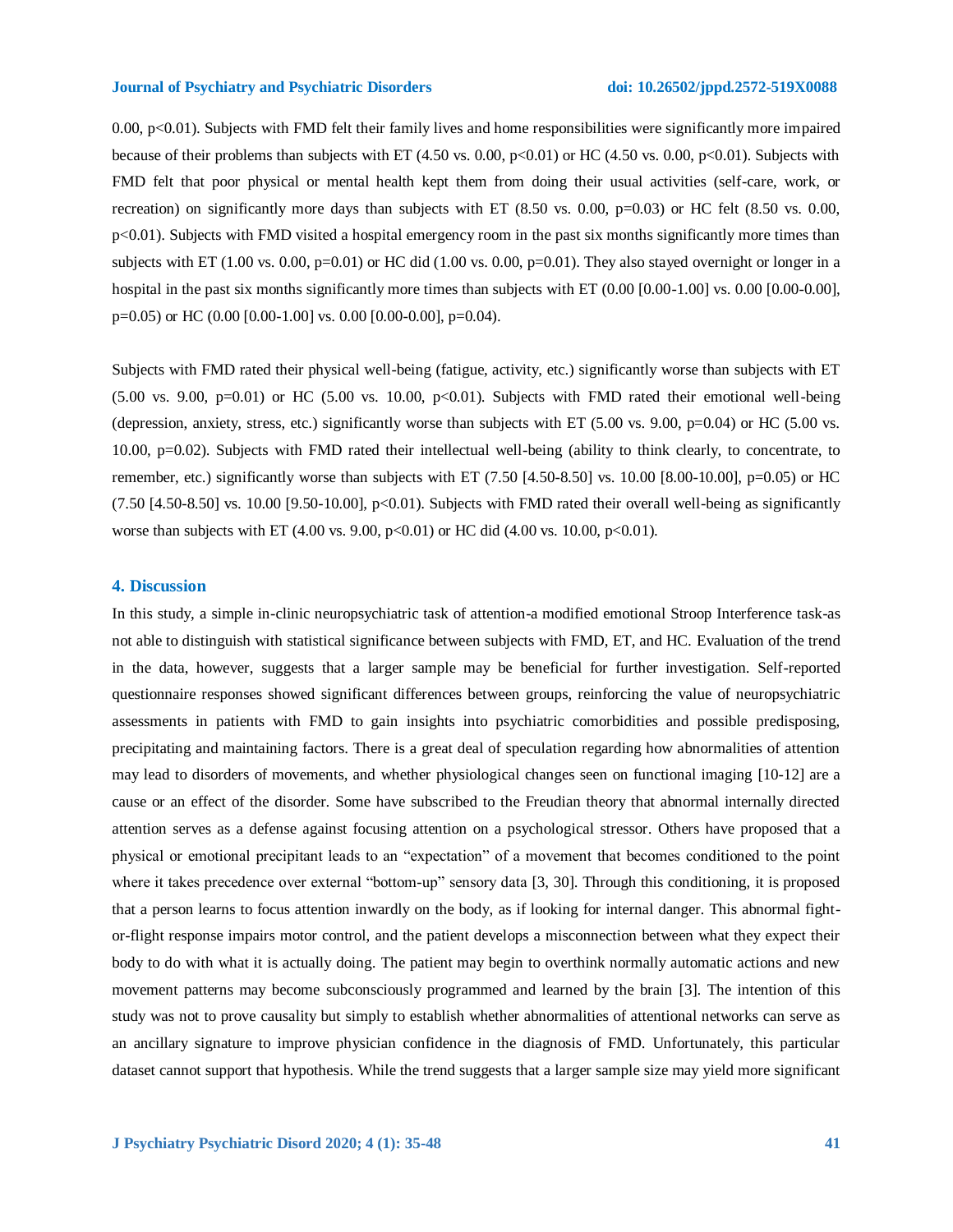results, it is also possible that the emotional Stroop interference task which we developed is not the optimal task for identifying attentional bias in this population.

Our exploratory analysis using the health questionnaires yielded several interesting results. First, subjects with FMD demonstrated worse perceived symptom severity despite being matched on level of disability with their ET counterparts. Subjects with FMD also felt they had poorer health and well-being, and more hospital stays compared to the other groups, related to greater anxiety or negative thoughts about health [2, 31]. Depression and anxiety more frequently co-occur in patients with FMD [32], but our study excluded those with BDI scores > 17, so these findings cannot be purely attributed to depression. We did have to exclude a large number of FMD patients due to high BDI scores which were often seen in the absence of endorsement of mood disorder. It is possible that excluding these potentially more typical FMD subjects may have also limited our ability to distinguish between groups on the emotional Stroop task. Our study was primarily limited by small sample size and difficulty recruiting due to exclusion of those with higher BDI scores. We felt that the effect of depression could influence attention independently, thereby biasing our results [33]. Related to the small sample size, we were unable to match our groups for age and gender, but we did match our ET and FMD groups for disability on the mRS which we felt was most important. Since the study occurred at one center, results may not be generalizable to all patients with FMD. Finally, the task we used to measure attention bias was not validated for this purpose and lack of significant findings may suggest limitations of the task itself.

In the future, a study better powered to detect differences between groups should be recruited, and additional attention tasks may be considered. If significant differences can be demonstrated in attentional task performance, subsequent studies may be designed to examine structural and functional changes on MRI to determine which networks are involved and which networks correlate with the proposed dysfunction. In prior studies, tasks of attention have been associated with activation of the anterior cingulate cortex, as well as areas of the dorsal attentional network such as the parietal cortex [28, 34]. Functional imaging studies have demonstrated hypoactivity in the temporoparietal junction (TPJ) associated with FMD. The TPJ is responsible for informing a person if a movement is their own; hypoactivity in this region may result in a perception that a movement is involuntary [3]. Comparing activation of these regions between groups may be of interest in developing an fMRI biosignature or biomarker for FMD.

#### **5. Conclusion**

A modified emotional Stroop task was not able to distinguish with statistical significance between subjects with FMD, ET, and HC. Self-reported questionnaire responses showed worse physical and emotional well-being in FMD despite similar estimated disability levels in patient groups, stressing the importance of comprehensive neuropsychiatric evaluations for assessment and treatment planning.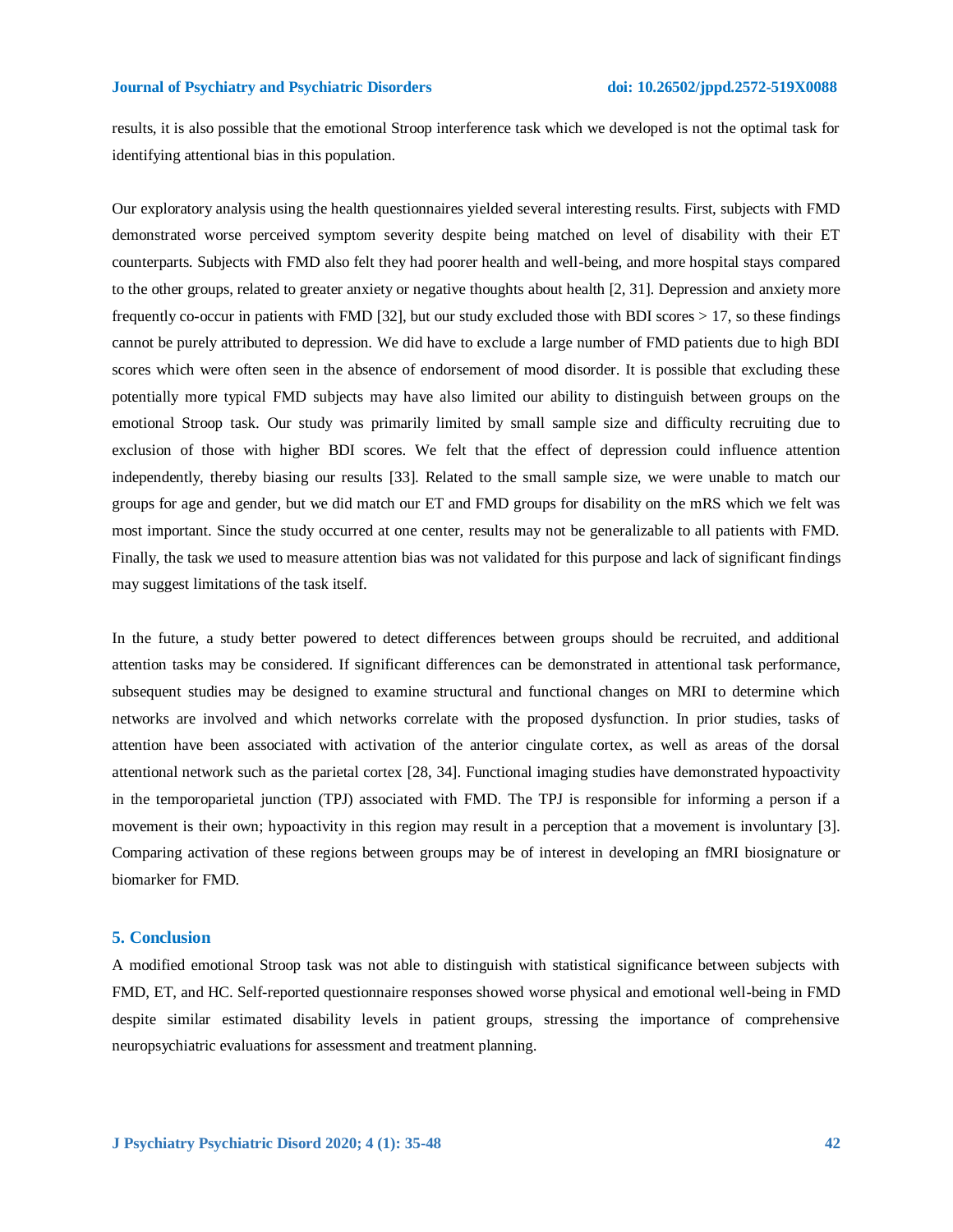#### **Acknowledgements**

The authors would like to acknowledge the support of the Northwestern Parkinson's Disease and Movement Disorders Center Advisory Council from which funding was received to conduct this study.

#### **Disclosures**

Funding sources for study

Funding for this study was provided by a grant from the Northwestern University Parkinson's Disease and Movement Disorders Center Advisory Council.

### **Financial Disclosures**

JT has no disclosures.

KL has received honoraria from the American Academy of Neurology and the International Parkinson and Movement Disorder Society.

ZW has no disclosures.

CY has no disclosures.

DB serves as a speaker for Acorda Therapeutics, Teva Pharmaceuticals, Adamas Pharmaceuticals, and Neurocrine Biosciences. He has served as a consultant for Acadia Pharmaceuticals, Genentech, Amneal Pharmaceuticals, Biogen Pharmaceuticals, Gerson Lehrman Group, Guidepoint, and L.E.K. Consulting. He is on the editorial board for Annals of Clinical & Translational Neurology. He has received grant support from the Parkinson Foundation and the Huntington Disease Society of America.

## **Conflicts of Interest**

The authors have no relevant conflicts of interest for this topic.

#### **References**

- 1. Hallett M. Psychogenic movement disorders: a crisis for neurology. Current Neurology And Neuroscience Reports 6 (2006): 269-271.
- 2. Edwards MJ, Fotopoulou A, Pareés I. Neurobiology of functional (psychogenic) movement disorders. Curr Opin Neurol 26 (2013): 442-447.
- 3. Voon V, Gallea C, Hattori N, et al. The involuntary nature of conversion disorder. Neurology 74 (2010): 223-228.
- 4. Peckham EL, Hallett M. Psychogenic Movement Disorders. Neurol Clin 27 (2009): 801-807.
- 5. Schwingenschuh P, Saifee TA, Katschnig-Winter P, et al. Validation of "laboratory-supported" criteria for functional (psychogenic) tremor. Movement Disorders: Official Journal Of The Movement Disorder Society 31 (2016): 555-562.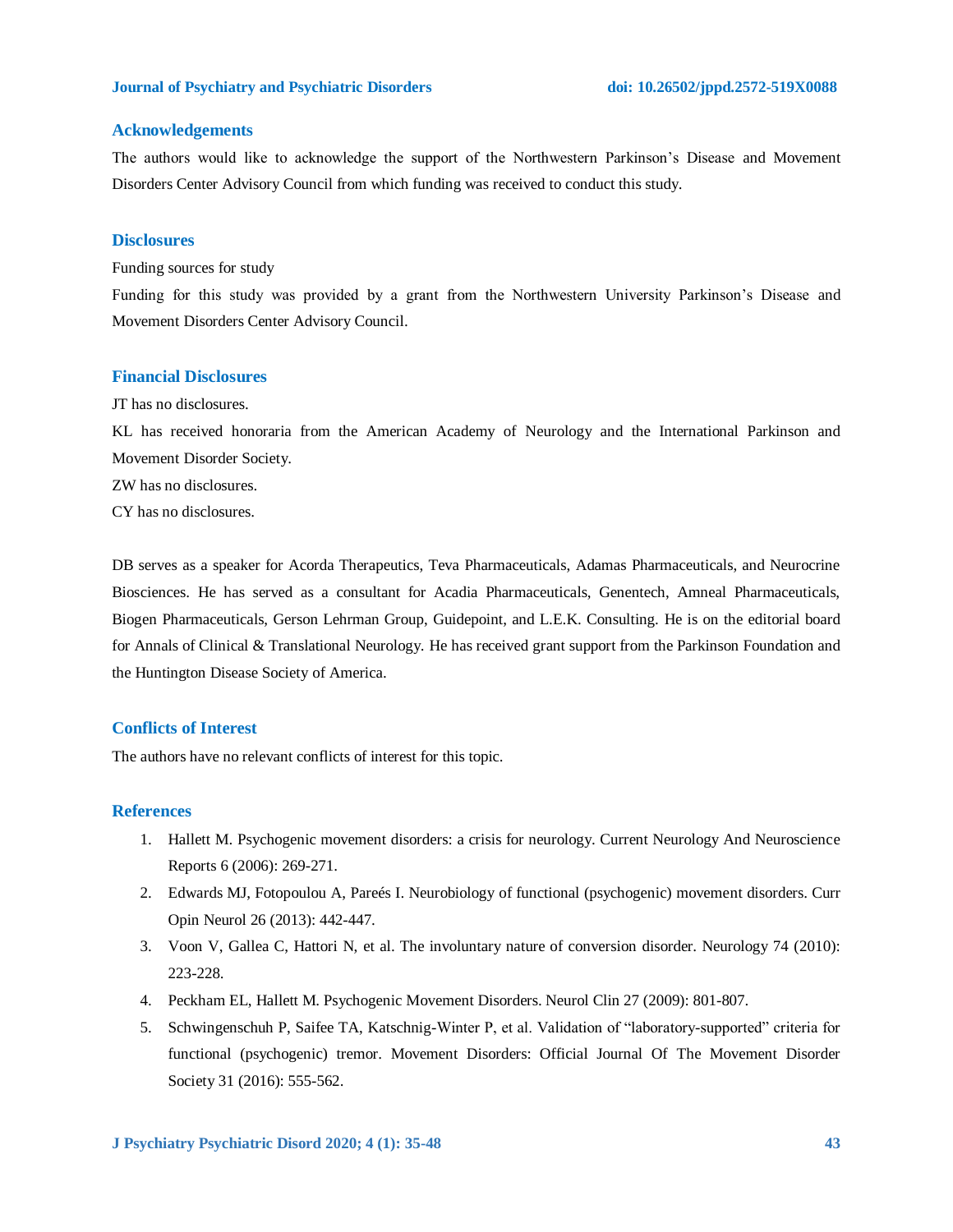- 6. Espay AJ, Aybek S, Carson A, et al. Current Concepts in Diagnosis and Treatment of Functional Neurological Disorders. JAMA Neurology 75 (2018): 1132-1141.
- 7. Espay AJ, Lang AE. Phenotype-specific diagnosis of functional (psychogenic) movement disorders. Current Neurology And Neuroscience Reports 15 (2015): 32-32.
- 8. Poppelen D van, Saifee TA, Schwingenschuh P, et al. Attention to self in psychogenic tremor. Movement Disorders 26 (2011): 2575-2576.
- 9. Pareés I, Kassavetis P, Saifee TA, et al. Failure of explicit movement control in patients with functional motor symptoms. Movement Disorders 28 (2013): 517-523.
- 10. Hedera P. Metabolic Hyperactivity of the Medial Posterior Parietal Lobes in Psychogenic Tremor. Tremor Other Hyperkinet Mov (N Y) [Internet] (2012): 2.
- 11. Voon V, Brezing C, Gallea C, et al. Aberrant supplementary motor complex and limbic activity during motor preparation in motor conversion disorder. Mov Disord 26 (2011): 2396-2403.
- 12. Spence SA, Crimlisk HL, Cope H, et al. Discrete neurophysiological correlates in prefrontal cortex during hysterical and feigned disorder of movement. The Lancet 355 (2000): 1243-1244.
- 13. Fahn S, Williams DT. Psychogenic dystonia. Adv Neurol 50 (1988): 431-455.
- 14. Osman A, Downs WR, Barrios FX, et al. Factor structure and psychometric characteristics of the beck depression inventory-II. J Psychopathol Behav Assess 19 (1997): 359-376.
- 15. Steer RA, Ball R. Dimensions of the Beck Depression Inventory-II in clinically depressed outpatients. Journal of Clinical Psychology 55 (1999): 117-128.
- 16. Nasreddine ZS, Phillips NA, Bédirian V, et al. The Montreal Cognitive Assessment, MoCA: A Brief Screening Tool For Mild Cognitive Impairment. Journal of the American Geriatrics Society 53 (2005): 695-699.
- 17. Gershon RC, Lai JS, Bode R, et al. Neuro-QOL: quality of life item banks for adults with neurological disorders: item development and calibrations based upon clinical and general population testing. Qual Life Res 21 (2012): 475-486.
- 18. Hennessy CH, Moriarty DG, Zack MM, et al. Measuring health-related quality of life for public health surveillance. Public Health Rep 109 (1994): 665-672.
- 19. Ritter PL, Stewart AL, Kaymaz H, et al. Self-reports of health care utilization compared to provider records. Journal of Clinical Epidemiology 54 (2001): 136-141.
- 20. Bretscher M, Rummans T, Sloan J, et al. Quality of Life in Hospice Patients: A Pilot Study. Psychosomatics 40 (1999): 309-313.
- 21. Schmidt NB, Lerew DR, Trakowski JH. Body vigilance in panic disorder: Evaluating attention to bodily perturbations. Journal of Consulting and Clinical Psychology 65 (1997): 214-220.
- 22. Gross JJ, John OP. Individual differences in two emotion regulation processes: Implications for affect, relationships, and well-being. Journal of Personality and Social Psychology 85 (2003): 348-362.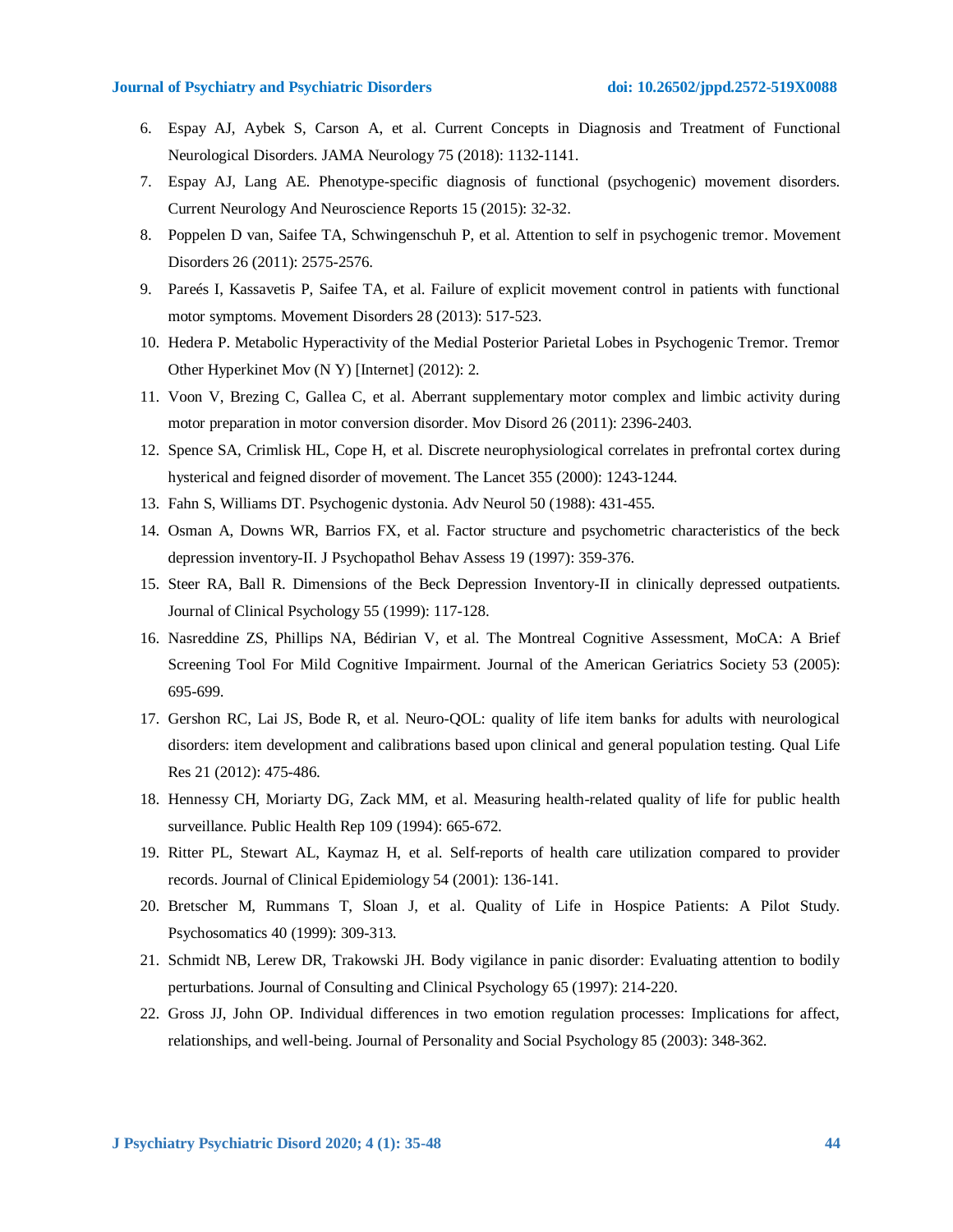- 23. Salkovskis PM, Rimes KA, Warwick HMC, et al. The Health Anxiety Inventory: development and validation of scales for the measurement of health anxiety and hypochondriasis. Psychological Medicine 32 (2002): 843-853.
- 24. Prins A, Bovin MJ, Smolenski DJ, et al. The Primary Care PTSD Screen for DSM-5 (PC-PTSD-5): Development and Evaluation Within a Veteran Primary Care Sample. J GEN INTERN MED 31 (2016): 1206-1211.
- 25. Leserman J, Drossman DA, Li Z. The reliability and validity of a sexual and physical abuse history questionnaire in female patients with gastrointestinal disorders. Behavioral Medicine (Washington, DC) 21 (1995): 141-150.
- 26. Sheehan K, Sheehan D. Assessing treatment effects in clinical trials with the Discan metric of the Sheehan Disability Scale. International Clinical Psychopharmacology 23 (2008): 70-83.
- 27. Stroop JR. Studies of interference in serial verbal reactions. Journal of Experimental Psychology 18 (1935): 643-662.
- 28. Adleman NE, Menon V, Blasey CM, et al. A Developmental fMRI Study of the Stroop Color-Word Task. NeuroImage 16 (2002): 61-75.
- 29. Pilli R, Naidu MUR, Pingali UR, et al. A computerized stroop test for the evaluation of psychotropic drugs in healthy participants. Indian Journal of Psychological Medicine 35 (2013): 180.
- 30. neurosymptoms.org [Internet] cited (2019).
- 31. Kranick SM, Moore JW, Yusuf N, et al. Action-effect binding is decreased in motor conversion disorder: implications for sense of agency. Mov Disord 28 (2013): 1110-1116.
- 32. Matin N, Young SS, Williams B, et al. Neuropsychiatric Associations With Gender, Illness Duration, Work Disability, and Motor Subtype in a U.S. Functional Neurological Disorders Clinic Population. JNP 29 (2017): 375-382.
- 33. Witthöft M, Mier D, Ofer J, et al. Neuronal and behavioral correlates of health anxiety: results of an illnessrelated emotional Stroop task. Neuropsychobiology 67 (2013): 93-102.
- 34. Tana MG, Montin E, Cerutti S, et al. Exploring Cortical Attentional System by Using fMRI during a Continuous Perfomance Test. Comput Intell Neurosci [Internet] (2010).

|               | <b>Functional</b>  | <b>Essential Tremor</b> | Control $(N=12)$ | P-value                 |                   |
|---------------|--------------------|-------------------------|------------------|-------------------------|-------------------|
|               | $(N=12)$           | $(N=11)$                |                  |                         |                   |
| <b>Survey</b> | $N\binom{0}{0}$    | $N(\%)$                 | $N\binom{0}{0}$  | <b>Functional</b>       | <b>Functional</b> |
|               | <b>Median(IOR)</b> | Median(IOR)             | Median(IOR)      | VS                      | <b>VS</b>         |
|               |                    |                         |                  | <b>Essential Tremor</b> | Control           |
| SS1           | 4.00(3.50, 5.00)   | 2.00(1.00, 4.00)        | 1.00(1.00, 1.00) | 0.02                    | < 0.01            |
| SS2           | 5.00(2.00, 10.00)  | 0.00(0.00, 2.00)        | 0.00(0.00, 0.00) | < 0.01                  | < 0.01            |

**Table A.1:** Data from health questionnaires (Appendix document).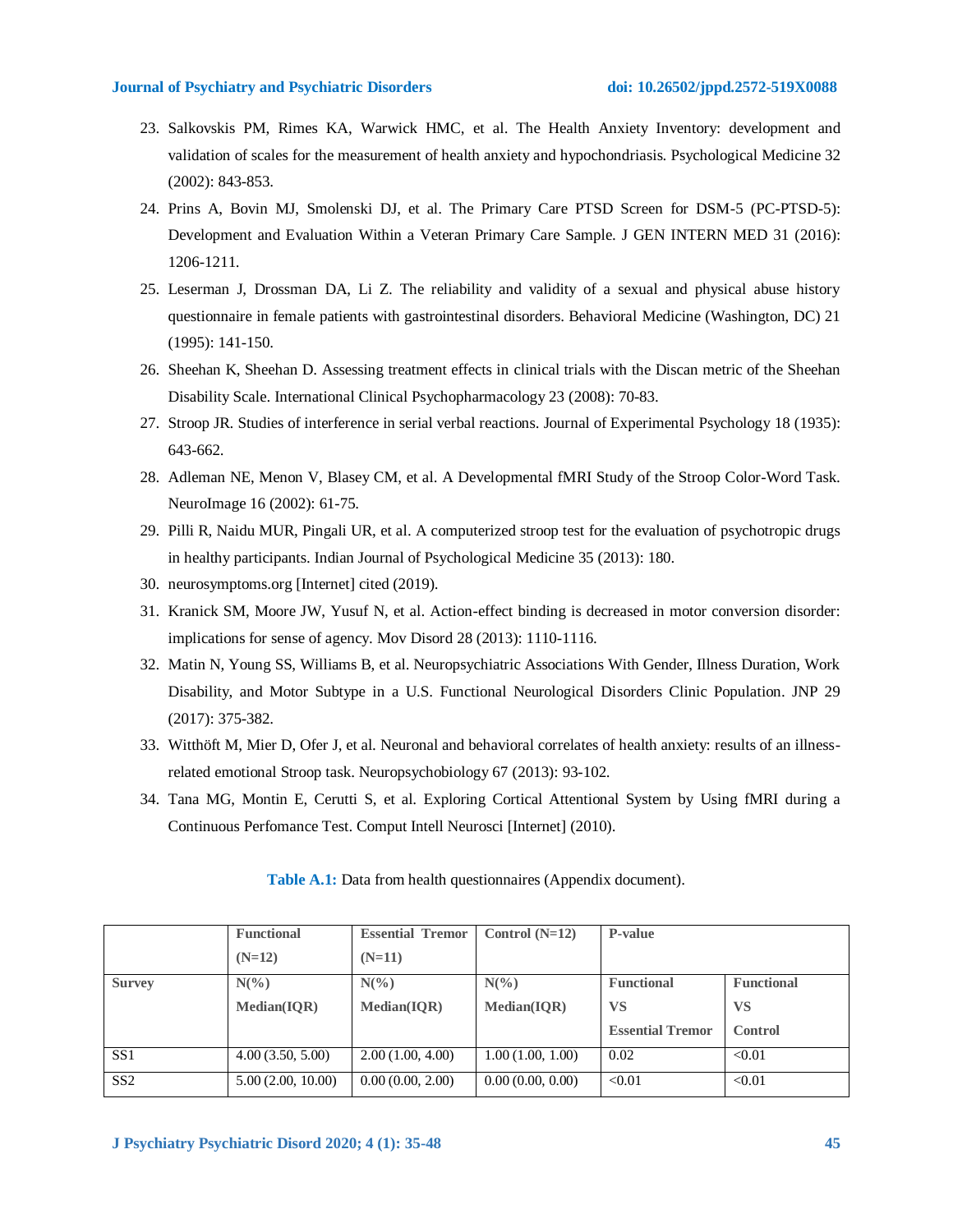| SS <sub>3</sub>  | 5.50(0.50, 8.00)  | 0.00(0.00, 1.00)  | 0.00(0.00, 0.00)   | < 0.01        | < 0.01        |
|------------------|-------------------|-------------------|--------------------|---------------|---------------|
| $\overline{SS4}$ | 4.50(1.50, 8.00)  | 0.00(0.00, 1.00)  | 0.00(0.00, 0.00)   | < 0.01        | $0.01\,$      |
| HRQ1             | 3.00(2.00, 3.50)  | 4.00(2.00, 5.00)  | 4.50(4.00, 5.00)   | 0.30          | $\sqrt{0.01}$ |
| HRQ <sub>2</sub> | 7.00(0.00, 30.00) | 0.00(0.00, 10.00) | 0.00(0.00, 0.00)   | 0.37          | $\sqrt{0.01}$ |
| HRQ3             | 2.00(0.00, 15.00) | 0.00(0.00, 5.50)  | 0.00(0.00, 2.50)   | 0.51          | 0.33          |
| HRQ4             | 8.50(0.00, 30.00) | 0.00(0.00, 0.00)  | 0.00(0.00, 0.00)   | 0.03          | < 0.01        |
| HRQ5             |                   |                   |                    | 1.00          | 0.15          |
| Yes              | 5(41.67)          | 4(36.36)          | 1(8.33)            |               |               |
| HCV1             | 7.50(3.00, 12.50) | 5.00(2.00, 6.00)  | 1.00(1.00, 2.00)   | 0.39          | $\sqrt{0.01}$ |
| HCV <sub>2</sub> | 1.00(0.00, 1.50)  | 0.00(0.00, 0.00)  | 0.00(0.00, 0.00)   | $0.01\,$      | $0.01\,$      |
| HCV3             | 0.00(0.00, 1.00)  | 0.00(0.00, 0.00)  | 0.00(0.00, 0.00)   | 0.05          | 0.04          |
| HCV4             | 0.00(0.00, 2.00)  | 0.00(0.00, 0.00)  | 0.00(0.00, 0.00)   | 0.06          | 0.04          |
| WB1              | 5.00(3.00, 7.50)  | 9.00(7.00, 10.00) | 10.00<br>(10.00,   | 0.01          | < 0.01        |
|                  |                   |                   | 10.00)             |               |               |
| W <sub>B2</sub>  | 5.00(3.50, 9.00)  | 9.00(7.00, 10.00) | 10.00(8.50, 10.00) | 0.04          | 0.02          |
| WB3              | 9.00(4.50, 9.50)  | 10.00<br>(8.00,   | 10.00(9.00, 10.00) | 0.26          | 0.05          |
|                  |                   | 10.00)            |                    |               |               |
| WB4              | 7.50(4.50, 8.50)  | 10.00<br>(8.00,   | 10.00(9.50, 10.00) | 0.05          | < 0.01        |
|                  |                   | 10.00             |                    |               |               |
| WB5              | 4.00(3.50, 7.50)  | 9.00(8.00, 10.00) | 10.00(9.00, 10.00) | $\sqrt{0.01}$ | $\sqrt{0.01}$ |
| BV1              | 8.00(5.00, 10.00) | 7.00(5.00, 9.00)  | 5.00(3.00, 8.00)   | 0.66          | $0.10\,$      |
| BV2              | 7.00(5.00, 8.50)  | 7.00(5.00, 9.00)  | 4.50(3.00, 8.00)   | 0.90          | 0.27          |
| BV3              | 0.10(0.00, 0.25)  | 0.00(0.00, 0.10)  | 0.00(0.00, 0.11)   | 0.30          | 0.13          |
| ER1              | 4.00(4.00, 4.00)  | 3.00(1.00, 4.00)  | 4.00(3.00, 4.00)   | 0.04          | 0.58          |
| ER <sub>2</sub>  | 3.00(2.00, 4.50)  | 2.00(2.00, 4.00)  | 3.00(2.00, 4.00)   | 0.72          | 1.00          |
| ER3              | 4.00(3.50, 4.00)  | 3.00(1.00, 4.00)  | 4.00(4.00, 4.50)   | 0.06          | 0.52          |
| ER4              | 2.00(1.00, 2.50)  | 1.50(1.00, 2.00)  | 1.50(1.00, 3.00)   | 0.57          | 0.85          |
| ER5              | 4.00(3.50, 5.00)  | 4.00(3.00, 5.00)  | 4.00(4.00, 4.00)   | 0.68          | 0.60          |
| ER6              | 2.00(2.00, 3.00)  | 2.00(2.00, 3.00)  | 2.00(1.00, 3.00)   | 0.94          | 0.52          |
| ER7              | 4.00(4.00, 4.00)  | 4.00(3.00, 4.00)  | 4.00(3.50, 4.00)   | 0.68          | 0.92          |
| ER8              | 4.00(4.00, 4.00)  | 4.00(3.00, 4.00)  | 4.00(3.00, 4.50)   | 0.49          | 0.92          |
| ER9              | 2.00(2.00, 4.00)  | 2.00(1.00, 3.00)  | 2.00(2.00, 3.00)   | 0.25          | 0.58          |
| ER1              | 4.00(3.00, 4.00)  | 4.00(2.00, 4.00)  | 4.00(3.50, 4.00)   | 0.66          | 0.63          |
| HC1              | 2.00(2.00, 3.00)  | 2.00(1.00, 2.00)  | 2.00(1.00, 2.00)   | 0.11          | 0.03          |
| HC2              | 2.00(2.00, 2.00)  | 2.00(1.00, 4.00)  | 2.00(1.00, 2.00)   | 1.00          | 0.17          |
| HC3              | 2.50(2.00, 3.00)  | 2.00(2.00, 3.00)  | 2.00(1.00, 2.00)   | 0.65          | $0.01\,$      |
| HC4              | 2.00(1.00, 3.00)  | 2.00(2.00, 2.00)  | 1.50(1.00, 2.00)   | 0.92          | 0.14          |
| HC5              | 1.00(1.00, 1.50)  | 1.00(1.00, 1.00)  | 1.00(1.00, 1.00)   | 0.82          | 0.35          |
| HC <sub>6</sub>  | 1.00(1.00, 1.00)  | 1.00(1.00, 2.00)  | 1.00(1.00, 1.50)   | 0.26          | 0.30          |
| HC7              | 1.50(1.00, 2.00)  | 1.00(1.00, 2.00)  | 1.00(1.00, 1.00)   | 0.35          | 0.03          |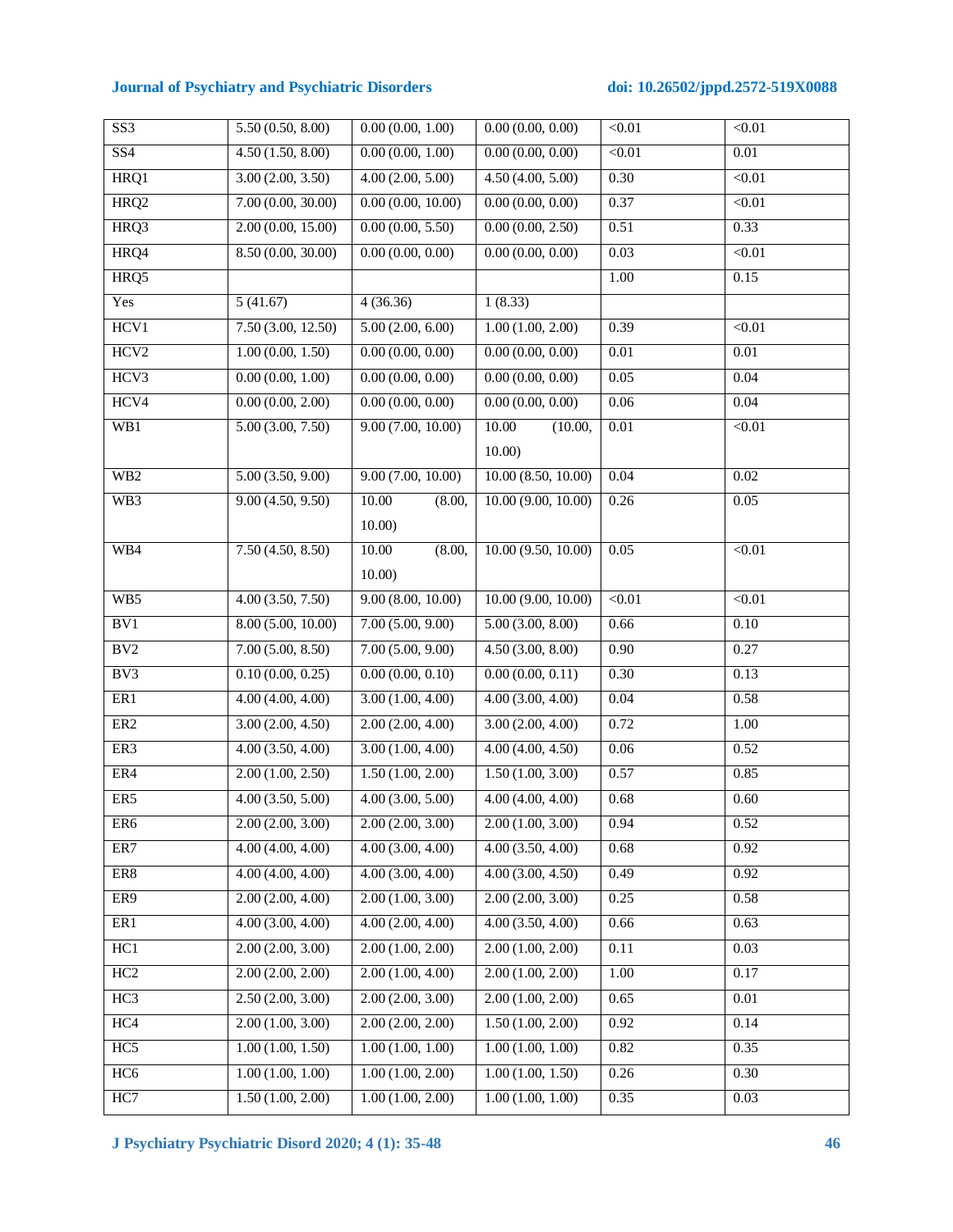| HC8             | 1.00(1.00, 2.00) | 1.00(1.00, 1.00) | 1.00(1.00, 1.00) | 0.17              | 0.17              |
|-----------------|------------------|------------------|------------------|-------------------|-------------------|
| HC <sub>9</sub> | 1.00(1.00, 1.00) | 1.00(1.00, 1.00) | 1.00(1.00, 1.50) | 0.49              | 0.30              |
| HC10            | 1.00(1.00, 2.50) | 2.00(1.00, 3.00) | 1.50(1.00, 2.00) | 0.23              | 0.72              |
| HC11            | 2.00(1.00, 2.00) | 1.00(1.00, 3.00) | 1.00(1.00, 1.00) | 0.87              | 0.07              |
| HC12            | 1.00(1.00, 1.50) | 1.00(1.00, 2.00) | 1.00(1.00, 1.00) | 0.83              | 0.29              |
| HC13            | 1.00(1.00, 2.00) | 1.00(1.00, 1.00) | 1.00(1.00, 1.50) | 0.55              | 0.69              |
| HC14            | 2.00(1.00, 2.00) | 2.00(2.00, 2.00) | 2.00(2.00, 2.00) | 0.49              | 0.64              |
| HC15            | 1.00(1.00, 2.00) | 1.00(1.00, 2.00) | 2.00(1.00, 2.00) | 0.91              | 0.44              |
| HC16            | 1.00(1.00, 2.00) | 1.00(1.00, 2.00) | 1.00(1.00, 2.00) | 0.81              | 0.82              |
| HC17            | 1.00(1.00, 2.00) | 1.00(1.00, 1.00) | 1.00(1.00, 1.00) | 0.40              | 0.42              |
| HC18            | 1.00(1.00, 1.50) | 1.00(1.00, 1.00) | 1.00(1.00, 1.00) | 0.49              | 0.74              |
| DE1             |                  |                  |                  | 0.48              | 1.00              |
| Yes             | 2(16.67)         | 0(0.00)          | 2(16.67)         |                   |                   |
| DE <sub>2</sub> |                  |                  |                  | 0.22              | 0.59              |
| Yes             | 3(25.00)         | 0(0.00)          | 1(8.33)          |                   |                   |
| DE3             |                  |                  |                  | 1.00              | 1.00              |
| Yes             | 1(8.33)          | 0(0.00)          | 0(0.00)          |                   |                   |
| DE4             |                  |                  |                  | $\overline{1.00}$ | $\overline{1.00}$ |
| Yes             | 1(8.33)          | 1(9.09)          | 2(16.67)         |                   |                   |
| SA1             |                  |                  |                  | 0.59              | 1.00              |
| Yes             | 3(25.00)         | 1(9.09)          | 2(16.67)         |                   |                   |
| SA <sub>2</sub> |                  |                  |                  | 0.59              | 0.59              |
| Yes             | 3(25.00)         | 1(9.09)          | 1(8.33)          |                   |                   |
| SA <sub>3</sub> |                  |                  |                  | $\overline{1.00}$ | $\overline{1.00}$ |
| Yes             | 3(25.00)         | 3(27.27)         | 2(16.67)         |                   |                   |
| SA4             |                  |                  |                  | 0.32              | 0.64              |
| Yes             | 4(33.33)         | 1(9.09)          | 2(16.67)         |                   |                   |
| SA5             |                  |                  |                  | 1.00              | 1.00              |
| Yes             | 2(16.67)         | 1(9.09)          | 1(8.33)          |                   |                   |
| SA <sub>6</sub> |                  |                  |                  | 1.00              | 1.00              |
| Yes             | 2(16.67)         | 2(18.18)         | 1(8.33)          |                   |                   |
| PA1             |                  |                  |                  | 0.67              | 0.37              |
| Yes             | 5(41.67)         | 3(27.27)         | 2(16.67)         |                   |                   |
| PA <sub>2</sub> |                  |                  |                  | 1.00              | 1.00              |
| Yes             | 2(16.67)         | 2(18.18)         | 1(8.33)          |                   |                   |
|                 |                  |                  |                  |                   |                   |

Table A.1: Data from health questionnaires in subjects with functional movement disorders, subjects with essential tremor, and healthy controls. SS=Symptom Severity, HRQ=Health-Related Quality-of-Life, HCV=Health Care Visits, WB=Well-Being, BV=Body Vigilance, ER=Emotional Responses, HC=Health Concerns, DE=Difficult Experiences, SA=Sexual Abuse, PA=Physical Abuse.